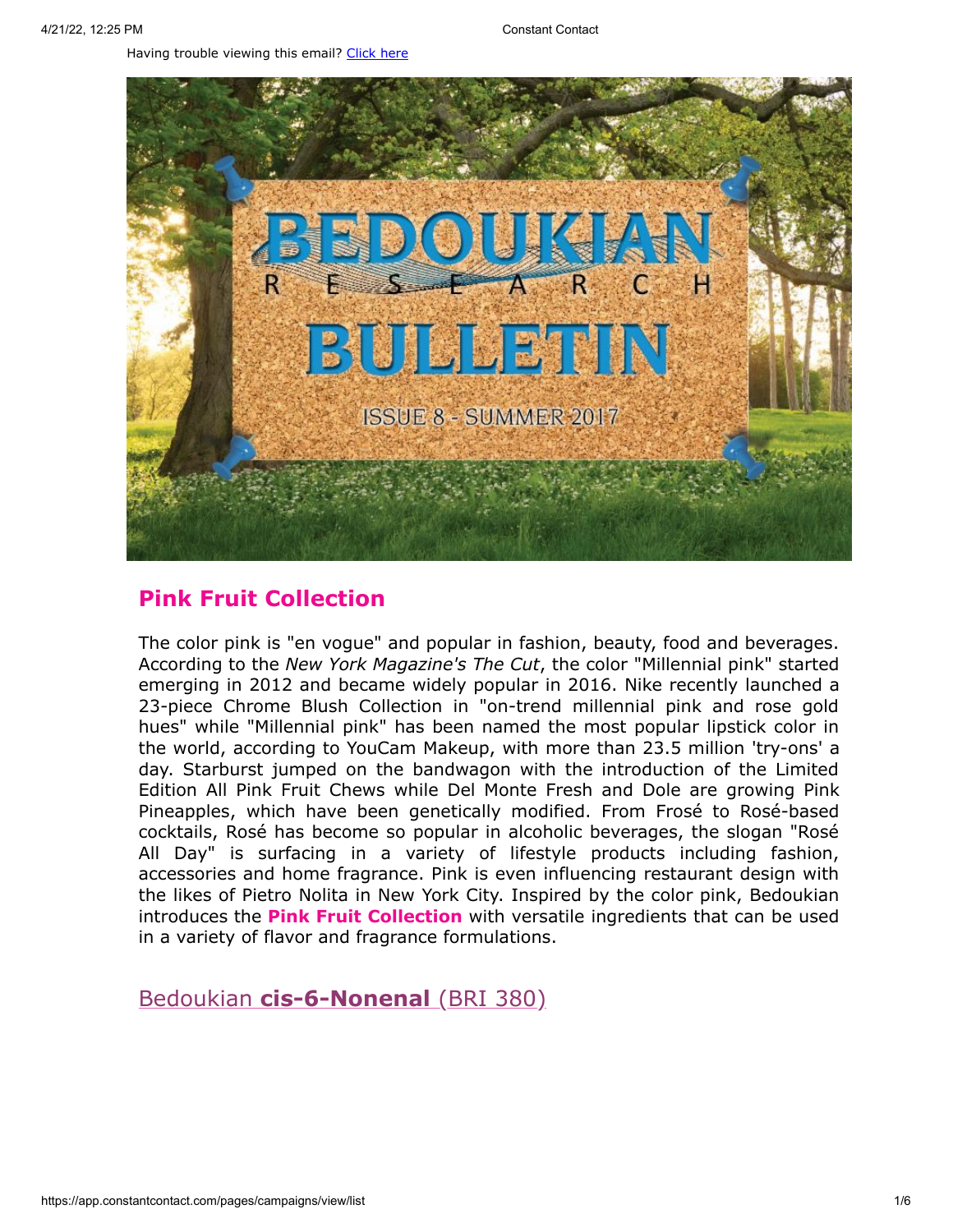

**Watermelon** is a summertime backyard mainstay and a popular flavor. According to the Agricultural Marketing Service, in 2016 U.S. consumed 5.1 billion pounds of watermelon. Watermelon is an on trend flavor appearing in beverages and candy.

Beyoncé invested in **WTRMLN WTR** and launched three new flavors: **Ginger**, **Lime**, and **Tart Cherry** while **Tsamma Watermelon Juice** added **Watermelon + Coconut Water Blend**. **Minute Maid** recently introduced a **Spicy Watermelon Lemonade** drink while **Odwalla** similarly launched **Hotter-Melon**, which is jalapeño infused and described as "A watermelony wonder awash with sippably sweet heat." The recent **Seltzer'ade** collection by **Polar** features **Watermelon Lemonade** as one of the brand's five flavors while **Polar Seltzer** relaunched the popular 2016 limited-edition **Mango Berry** and **Watermelon Margarita** flavors for the 2017 season. **Vintage® Seltzer** released two limited-edition flavors: **Strawberry Watermelon** and **Raspberry Lemonade**. **Perrier** expanded its portfolio with two new flavors: **Watermelon** and **Strawberry**. **DRY Sparkling** made **Watermelon** a year-round flavor after its successful seasonal summer launch last year. As part of the trend to alcoholic flavored waters, **Smirnoff** launched a **Watermelon Spiked Seltzer**.

In the candy aisle, **Haribo Gold-Bears** introduced **Limited Edition Watermelon** and **Cherry** flavors while **Nestle** added a new **Cucumber Watermelon** flavor to the brand's **Fun Dip** and **Pixy Stix** lines. **YumEarth** debuted **Gummy Sour Twists**, which combine **Sour Watermelon** and **Tangy Lemonade** flavors. **Watermelon BlastTM** is one of **Juicy Drop Gum's** four new flavors, which allow consumers to add their own amount of sour gel to each piece of gum. Watermelon can also be seen in frozen yogurt such as **Yogurtland's Home Grown Watermelon**, which is one of the brand's new five summer flavors

**Watermelon** directions are also appearing in beauty with products such as **Glow Recipe Watermelon Glow Sleeping Mask**, **Watermelon + Sea Salt Facial Milk Cleansing Intelligence** and **ChapStick® Limited Edition Sweet Watermelon**. **Vera Wang Princess of Hearts** launched at the end of last year and highlights watermelon and strawberry notes.

**DID YOU KNOW? A powerhouse for flavor and fragrance [compositions,](http://www.bedoukian.com/images/ACCORDS/380%20cis-6-Nonenal%20Accord.pdf) cis-6- Nonenal is excellent at adding naturalness to melon and fruity types, especially**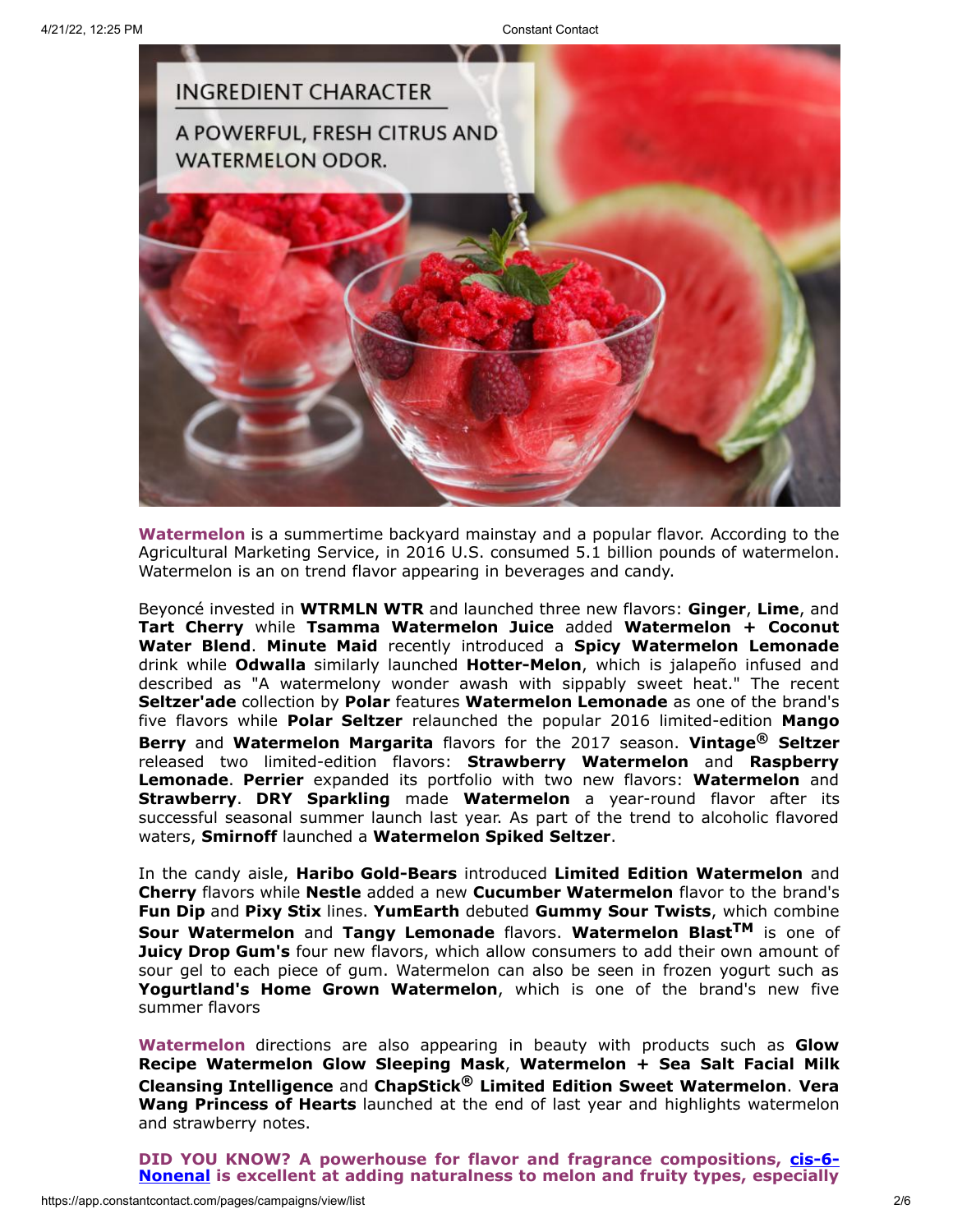**red and tropical fruit formulas. In fragrances, it may also be used to add clean, soft aldehydic notes to boost any floral, dewy application.**

**Do your formulations need a helping hand? A touch of cis-6-Nonenal will have them tickled pink!**

#### CLICK HERE FOR A [SAMPLE](mailto:customerservice@bedoukian.com?subject=Bedoukian%20Bulletin%20-%202017&body=Hello%2C%0A%0AI%20would%20like%20to%20request%20free%20samples%20of%20each%20product%20advertised%20in%20the%20Summer%202017%20Bedoukian%20Bulletin!%0A)

## Bedoukian **[Orrisol](http://search.bedoukian.com/flavorfragrance/ff_product.asp?method=POP&id=330)** (BRI 330)



**Strawberry** is a popular direction in both fragrance and flavor.

Strawberry is frequently used as a fruity top note in fine fragrance. Last year, **Jo Malone** launched **The Herb Garden** limited edition collection and **Wild Strawberry & Parsley** was one of five scents. **Yves Saint Laurent Mon Paris** is described as a fruity floral chypre and features fruity top notes of strawberry, raspberry, and pear while **Vince Camuto Ciao** is a floral fruity scent with mandarin, grapefruit, strawberry, and blackberry accords.

In air care, **Scentsy** introduced a **Coastal Strawberry** scent in their **Summer Collection 2017** while **PartyLite** offers **Strawberry Surrender** and **Wild Strawberry** variants in their collection.

According to Nielsen Product Insider, consumer interest in ingredients is not only a trend in food but is also spilling over into personal care. Data showed that shampoo and conditioner with strawberry claims saw 107% dollar growth.

On the flavor side, **strawberry** is a well-liked flavor used in a variety of food and beverage applications such as beverage and candy.

According to Beverage Industry's New Product Development Outlook 2016 study, published on January 11, 2017, 55% of respondents used strawberry in their new product formulas with 18% anticipating that strawberry will be a 2017 top-selling flavor.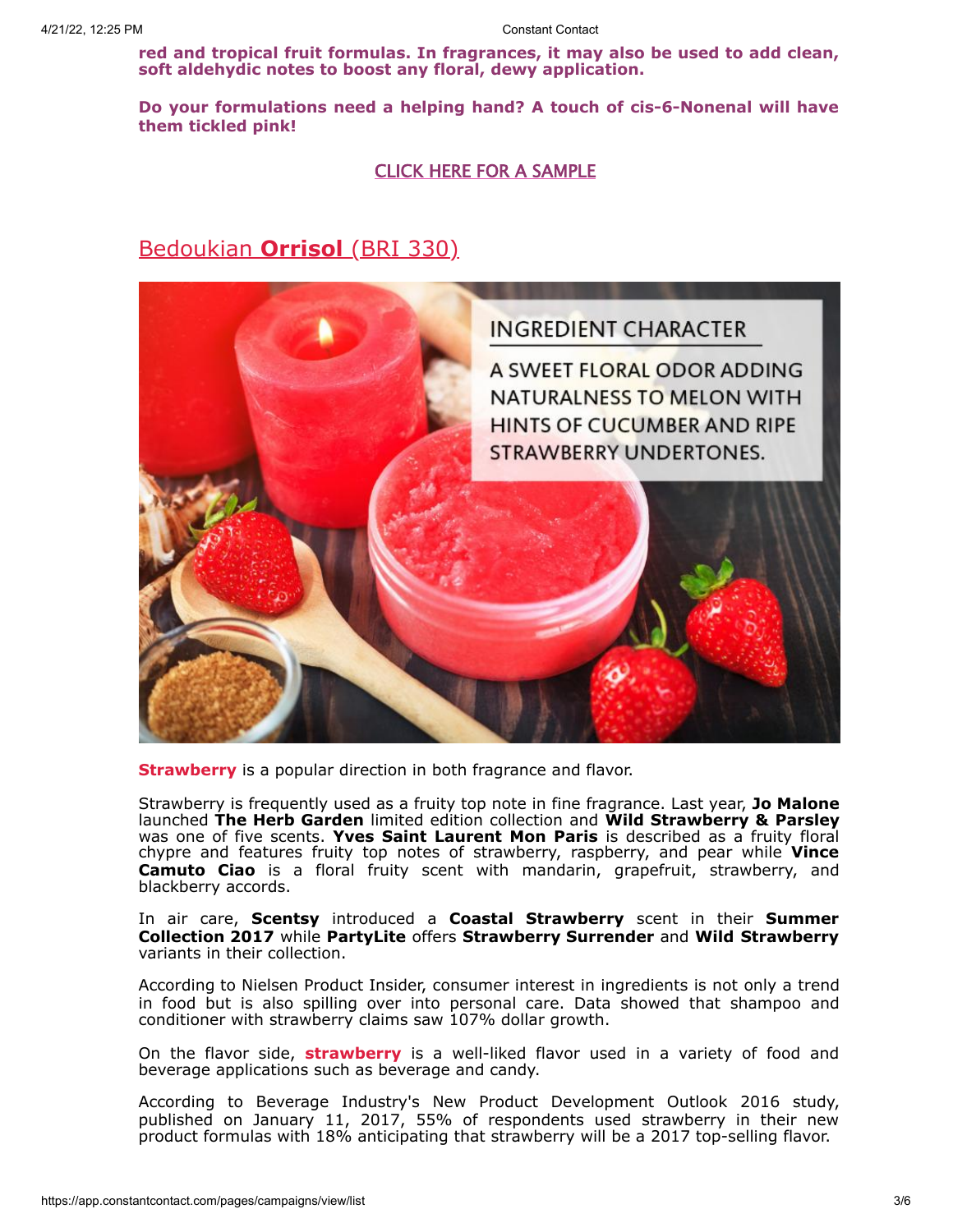**Strawberries & Cream** and **Watermelon Berry** are two of **Celsius**, the fitness beverage, brand's sparkling flavors. **Odwalla** added a **Strawberry Honey Lemon** to its lineup while **Simply Beverages** released a **Lemonade with Strawberry** drink. This summer, **Wendy's** launched the **Strawberry Passion FruiTea Chiller** as part of its **2017 Summer Drinks** menu.

Strawberry is also emerging in alcoholic beverages. **MillerCoors'** hard cider brand, **Redd's**, introduced **Redd's Wicked Strawberry Kiwi** as a limited-edition flavor.

In candy, earlier this year, **Morinaga America** launched a limited-edition **Hi-Chew Spring Mix**, which contained three flavors: **Strawberry**, **Green Apple**, and **Mango**. As part of the "**Flavors of America**" **collection**, **Hershey** debuted a strawberry-flavored Kit Kat, inspired by the California Strawberry Festival. **M&M's** extended its portfolio with the **Limited Edition Strawberry Nut** release.

**DID YOU KNOW? In fragrance compositions, [Orrisol](http://www.bedoukian.com/images/ACCORDS/330%20Orrisol%20Accords.pdf) can be used for harmonizing a variety of green and floral notes to create a long lasting effect. When used at lower levels, it also excels at enhancing and lifting chocolate notes in gourmand accords.**

**Looking to have the sweetest formulas? Indulge in Orrisol!**

CLICK HERE FOR A [SAMPLE](mailto:customerservice@bedoukian.com?subject=Bedoukian%20Bulletin%20-%202017&body=Hello%2C%0A%0AI%20would%20like%20to%20request%20free%20samples%20of%20each%20product%20advertised%20in%20the%20Summer%202017%20Bedoukian%20Bulletin!%0A)

## Bedoukian **[Cerezoate](http://search.bedoukian.com/flavorfragrance/ff_product.asp?method=POP&id=512)** (BRI 512)



Summer is a popular season for **sangria** and makes for a [refreshing](http://search.bedoukian.com/flavorfragrance/ff_product.asp?method=POP&id=512) party drink. According to Nielsen, the first half of 2016 saw a 10% climb in dollar value for the sangria category and demand continues to rise. Rosé is also gaining popularity and it is being used in place of red wine in sangria.

Self-titled wine **MiFuWi (My Fun Wine)** is packaged in a pouch and available in **Sangria** and **Cola** flavors. **Rosé** has also become a base for sangria. **Beso Del Sol** has added **Beso Del Sol Pink**, a Rosé sangria, to its portfolio, with natural Spanish orange, lemon, peach, mango and Spanish cinnamon. **Wölffer Kitchen** in the Hamptons, serves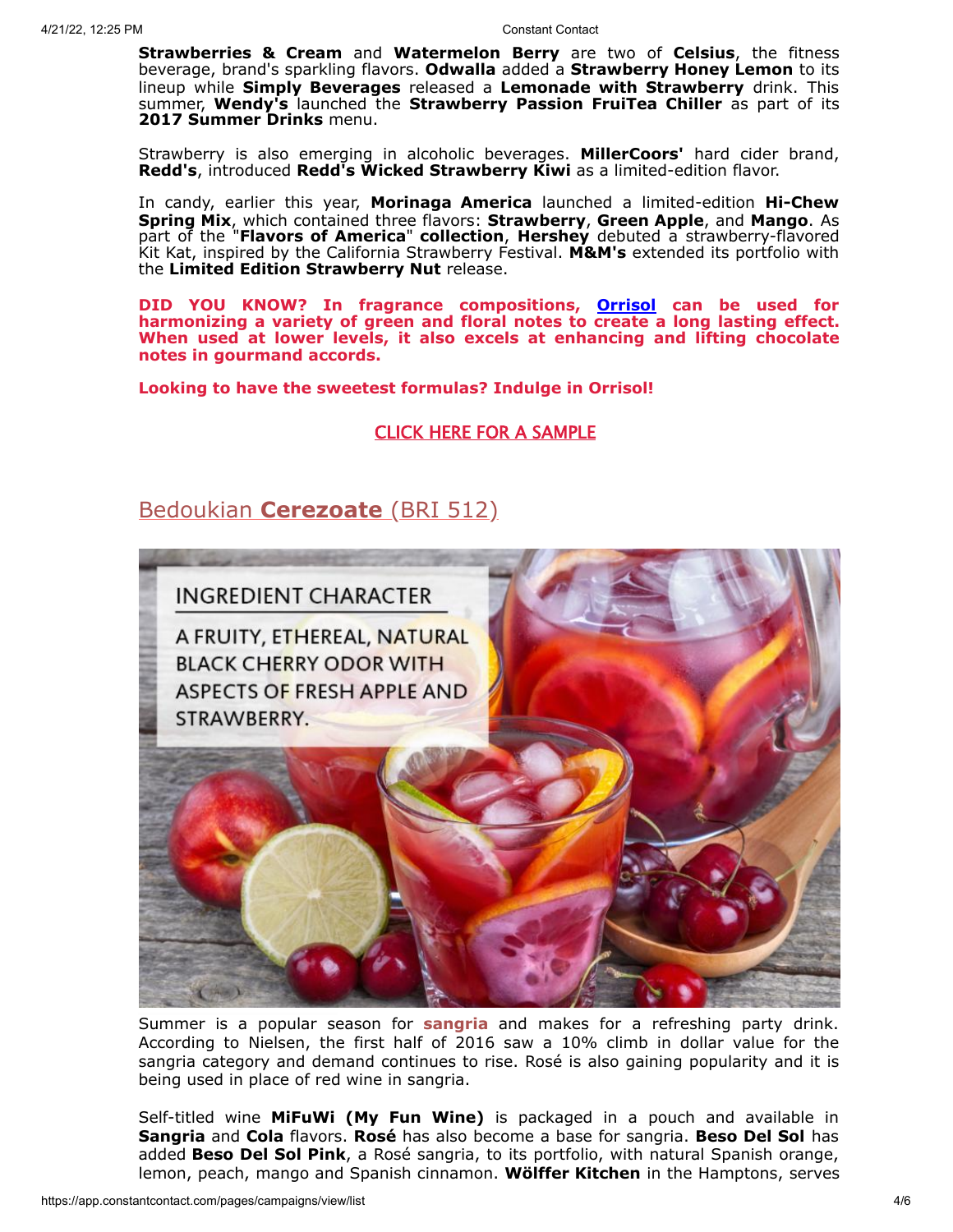a **pink sangria** made with Rosé from its own vineyard while the **La Côte Bistro** in the Hotel Fontainebleau Miami Beach, offers a **Sangria** crafted with sweet orange and cassis liqueurs mixed with Rosé wine and fresh fruit. In addition, **Wölffer Estate** launched a **Wölffer "Pink" Gin** flavored with handpicked juniper berries from its Hamptons estate and Rosé wine as the base with cardamom, cumin, coriander, fennel and anise.

**Portland Cider Company** released **Sangria Cider**, which is a blend of seven different fruits, including orange, strawberry, pear, passion fruit, elderberry, and lime, combined with the brand's award-winning **Sorta Sweet Cider**. **Tipsy Scoop** is liquor-infused ice cream inspired by classic and contemporary cocktails with all flavors below 5% ABV. **Strawberry White Sangria Sorbet** is one the company's many classic flavors and **Frosé All Day** is this summer's seasonal flavor.

Sangria is also influencing non-alcoholic beverages. Last year, **Starbucks** introduced **Teavana® Shaken Berry Sangria Herbal Tea**. Recently, **Ocean Spray Cranberries Inc.** introduced **Ocean Spray Mocktails** in three flavors: **Cranberry Peach Bellini**, **Cranberry Sangria** and **Tropical Citrus Paradise**.

**Sangria** and wine themes are also emerging in fragranced products. **Native**, a natural deodorant brand introduced a line of "**Brunch Scents**," which includes **Mimosa**, **Rosé**, and **Sangria** variants. This season, **Summer Sangria** by **Ganache Parfums**, a niche brand, launched. This floral fruity fragrance is for women and men and features white wine, peach, strawberry, artemisia, cedar, sandalwood and white musk. **Dawn Spencer Hurwitz Dark Moon** launched at the end of last year and is self-described as a "chocolate chypre" with notes of red wine, dark chocolate, bergamot, spice, jasmine, rose, resins, vanilla, and oak moss. **Kelly & Jones** specializes in wine inspired fine fragrance. This summer the brand debuted the **Notes of Rosé 2017 Vintage** fragrance while **Paris Hilton** launched **Rosé Rush**, her 23rd fragrance.

**DID YOU KNOW? Cerezoate has a natural black cherry odor, which performs exceptionally well in fruity compositions. Try using it for a high class, more natural cherry direction, along with or as a replacement for Benzaldehyde. A versatile ingredient, [Cerezoate](http://www.bedoukian.com/images/ACCORDS/512%20Cerezoate%20Accords.pdf) enhances an assortment of fruity nuances from apple, to berries, to pineapple when being applied to formulas at different levels.**

#### **Looking to add freshness to your formulas? Give Cerezoate a try!**

### CLICK HERE FOR A [SAMPLE](mailto:customerservice@bedoukian.com?subject=Bedoukian%20Bulletin%20-%202017&body=Hello%2C%0A%0AI%20would%20like%20to%20request%20free%20samples%20of%20each%20product%20advertised%20in%20the%20Summer%202017%20Bedoukian%20Bulletin!%0A)

Copyright © 2017. All Rights Reserved.

View our profile on Linked in



Bedoukian Research Inc, 21 Finance Drive, Danbury, CT 06810

[SafeUnsubscribe™ {recipient's email}](https://visitor.constantcontact.com/do?p=un&mse=001tFro5SipzUfAgD5Xrz9EaDaRdFi9WZ0z&t=001Ia0vubly8mHI7R0v9YYx5w%3D%3D&id=001b-xBWU3VMkdAJ6tFcpkOcsifzWScXIdR&llr=o459zwsab) [Forward this email](https://ui.constantcontact.com/sa/fwtf.jsp?llr=o459zwsab&m=1119604276206&ea=tmclemore@bedoukian.com&a=1128827009789&id=preview) | [Update Profile](https://visitor.constantcontact.com/do?mse=001tFro5SipzUfAgD5Xrz9EaEt3d7McLc110wK1dc3-kHUEpInHauI7iw%3D%3D&t=001Ia0vubly8mHI7R0v9YYx5w%3D%3D&lang=001FCSs65SMrsI%3D&id=001b-xBWU3VMkdAJ6tFcpkOcsifzWScXIdR&llr=o459zwsab&p=oo) | [Customer Contact Data Notice](https://www.constantcontact.com/legal/customer-contact-data-notice) Sent by [customerservice@bedoukian.com](mailto:customerservice@bedoukian.com) powered by